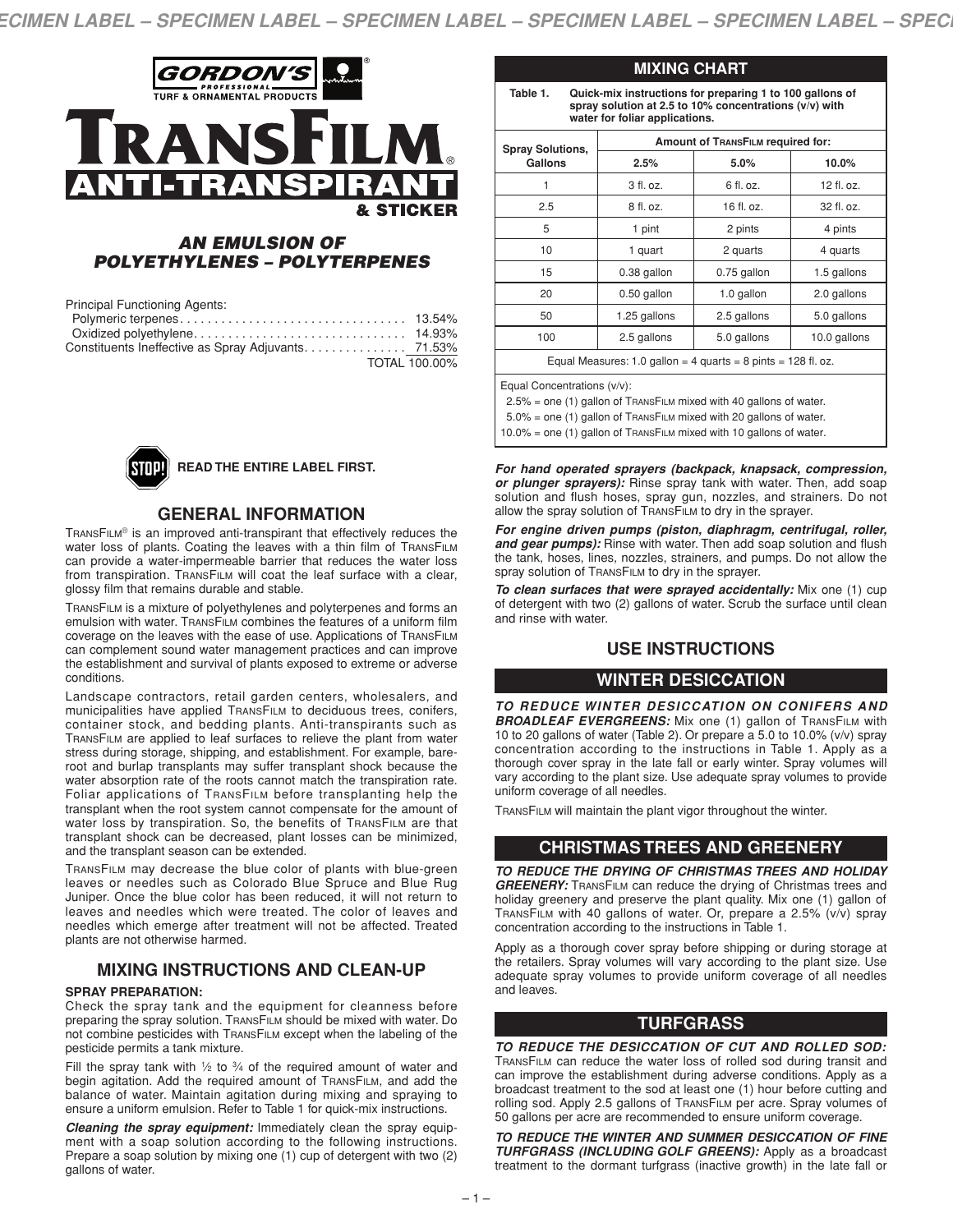early winter when the air temperatures are above 32°F. Apply 2.5 gallons of TRANSFILM per acre with spray volumes of 20 to 80 gallons per acre. Or, apply 8 fl. oz. of TRANSFILM per 1,000 sq. ft. of turfgrass with spray volumes of 0.5 to 2.0 gallons per 1,000 sq. ft.

*REDUCE DEW FORMATION ON TURFGRASS:* Dew formation can promote the development of turfgrass diseases. While TRANSFILM is not a fungicide, it has the ability to reduce dew formation and leafblade wetness. Apply 2 gallons of TRANSFILM per acre with spray volumes of 20 to 80 gallons per acre. Or, apply 6.4 fl.oz. of TRANSFILM per 1,000 sq.ft. of turfgrass with spray volumes of 0.5 to 2 gallons per 1,000 sq.ft.

*SPRAY ADDITIVE WITH TURFGRASS FUNGICIDES:* TRANSFILM may be applied in a tank mix with fungicides (snow mold fungicides, for example). TRANSFILM will increase the adherence of the fungicide to the leaf surface.

Use TRANSFILM at 0.25% to 0.5% (v/v) in the final spray mixture with fungicides. This concentration is equal to 1 to 2 quarts of TRANSFILM per 100 gallons of spray solution or 0.3 to 0.6 fl.oz. of TRANSFILM per 1 gallon of spray solution. Do not exceed 0.5% (v/v) of the spray solution. Observe all Directions for Use and Precautionary Statements as specified on the container labels of each fungicide.

# **TRANSPLANT SHOCK**

*TO REDUCE TRANSPLANT SHOCK TO CONIFERS, BROADLEAF EVERGREENS, DECIDUOUS TREES AND SHRUBS:* Mix one (1) gallon of TRANSFILM with 20 to 40 gallons of water (Table 2). Or, prepare a 2.5 to 5.0% (v/v) spray concentration according to the instructions in Table 1. Choose the spray concentration for the length of protection required.

Apply as a thorough cover spray before shipping and transplanting. Use an adequate spray volume to wet the leaves and stems. Spray the undersides of the leaves and apply to the drip point.

Do not spray or dip the roots of rooted cuttings, balled transplants, or bare-rooted transplants.

| Table 2. Recommendations for conifers, broadleaf evergreens, deciduous<br>trees, shrubs, Christmas trees and greenery.*                                                                                                                                                                                                                                    |                                                                                         |                                                                                         |  |  |  |
|------------------------------------------------------------------------------------------------------------------------------------------------------------------------------------------------------------------------------------------------------------------------------------------------------------------------------------------------------------|-----------------------------------------------------------------------------------------|-----------------------------------------------------------------------------------------|--|--|--|
|                                                                                                                                                                                                                                                                                                                                                            | <b>Spray Concentration of TRANSFILM for:</b>                                            |                                                                                         |  |  |  |
|                                                                                                                                                                                                                                                                                                                                                            | · Survival against<br>transplant shock.<br>• Reduction of water<br>loss during transit. | • Conservation of water.<br>• Reduction of<br>desiccation during<br>winter and storage. |  |  |  |
| <b>Conifers: (Cedars,</b><br>Cypresses, Fir, Hemlock,<br>Juniper, Pines, Spruce,<br>and Yew)                                                                                                                                                                                                                                                               | 2.5 to 5%                                                                               | 5 to 10%                                                                                |  |  |  |
| <b>Broadleaf Evergreens:</b><br>(Abelia, Anise, Azalea,<br>Barberry, Boxwood,<br>Camellia, Cotoneaster,<br>Euonymus, Gardenia,<br>Heather, Holly, Jasmine,<br>Leucothoe, Magnolia,<br>Oleander, Photinia,<br>Pittosporum, Privet,<br>Rhododendron)                                                                                                         | 2.5 to 5%                                                                               | 5 to 10%                                                                                |  |  |  |
| <b>Deciduous Trees &amp;</b><br>Shrubs: (Ash, Basswood,<br>Birch, Bottlebrush,<br>Nonbearing Cherry,<br>Chestnut, Cottonwood,<br>Crabapple, Dogwood,<br>Eleagnus, Elm, Forsythia,<br>Hawthorn, Hibiscus,<br>Hydrangea, Lilac, Linden,<br>Maple, Myrtle,<br>Oak, Russian Olive,<br>Bradford Pear, Redbud,<br>Rose, Spirea, Sycamore,<br>Viburnum, Weigelas) | $2.5$ to $5%$                                                                           |                                                                                         |  |  |  |
| <b>Christmas Trees</b><br>& Greenery                                                                                                                                                                                                                                                                                                                       |                                                                                         | 2.5%                                                                                    |  |  |  |

\*Not for use on trees/plants grown for food.

*TO REDUCE THE TRANSPLANT SHOCK TO GROUNDCOVERS, VINES, BEDDING PLANTS, AND FLOWERS:* Mix one (1) gallon of TRANSFILM with 20 to 40 gallons of water (Table 3). Or, prepare a 2.5 to 5.0% (v/v) spray concentration according to the instructions in Table 1. Choose the spray concentration for the length of protection required.

Apply as a thorough cover spray or dip the plants before shipping and transplanting. Use an adequate spray volume to wet the leaves and stems. Spray the undersides of the leaves and apply to the drip point. Do not spray or dip the roots of the transplants.

# **SALT AIR DAMAGE**

Thoroughly wet foliage, then apply using 1 gallon of TRANSFILM in 20 to 40 gallons of water or 2.5 to 5% (v/v) spray concentration according to Table 1.

#### **SOIL MOISTURE CONSERVATION**

*TO CONSERVE THE SOIL MOISTURE FOR GROUNDCOVERS, VINES, BEDDING PLANTS, AND FLOWERS:* TRANSFILM can supplement water management practices. Apply as a foliar application to the established plants before the expected period of soil moisture stress. Apply one (1) gallon of TRANSFILM per acre (Table 3). Spray volumes of 50 gallons per acre are recommended to ensure uniform coverage. Repeat applications as required to maintain the coverage of the new plant growth.

Band sprays and directed sprays to the rows or plants are preferred, and these methods provide complete coverage. A broadcast application with a uniform distribution and thorough coverage is acceptable.

| Table 3. Recommendations for groundcovers, bedding plants,<br>and flowers.*                                                                                                            |                                                 |                                                           |  |  |  |
|----------------------------------------------------------------------------------------------------------------------------------------------------------------------------------------|-------------------------------------------------|-----------------------------------------------------------|--|--|--|
|                                                                                                                                                                                        | <b>Spray Concentration of</b><br>TRANSFILM for: | Amount of<br>TRANSFILM for:                               |  |  |  |
|                                                                                                                                                                                        | • Survival against<br>transplant shock.         | • Conservation of soil<br>water and plant<br>maintenance. |  |  |  |
| Groundcovers and Vines:<br>(Ajuga, Honeysuckle, Ivy.<br>Periwinkle, Juniper,<br>Sedum, Pachysandra,<br>Euonyumus, Hosta).<br><b>Bedding Plants: Flowers</b><br>(Annual and Perennial). | 2.5 to $5.0\%$                                  | 1.0 Gallon/Acre                                           |  |  |  |

#### **INDOOR PLANTS**

*TO EXTEND THE IRRIGATION INTERVAL OF INDOOR PLANTS:* Periodic applications of TRANSFILM can reduce the water requirements and extend the irrigation intervals of plants maintained in greenhouses, nurseries and other indoor sites. Mix one (1) gallon of TRANSFILM with 40 gallons of water. Or, prepare a 2.5% (v/v) spray concentration according to the instructions in Table 1. Repeat the application at 90 to 120 day intervals or as needed.

Apply as a thorough cover spray. Use an adequate spray volume to wet the leaves and stems. Spray the undersides of the leaves and apply to the drip point.

# **STORAGE AND DISPOSAL**

**STORAGE:** Keep from freezing.

**CONTAINER DISPOSAL:** Triple rinse (or equivalent). Then offer for recycling or reconditioning, or puncture and dispose of in a sanitary landfill, or incineration, or, if allowed by state and local authorities, by burning. If burned, stay out of smoke.

# **LIMITED WARRANTY AND DISCLAIMER**

**IMPORTANT:** Read this LIMITED WARRANTY AND DISCLAIMER before buying or using this product. By opening and using this product, buyer and all users agree to accept the terms of this LIMITED WARRANTY AND DISCLAIMER in their entirety and without exception. If the terms are not acceptable, return this product unopened immediately to the point of purchase, and the purchase price will be refunded in full.

It is impossible to eliminate all risks inherently associated with use of this product. Damage to the treated article, ineffectiveness, or other unintended consequences can result from use of the product under abnormal conditions such as weather, presence of other materials, or the manner or use of application, etc. Such factors and conditions are beyond the control of the manufacturer, and **BY PURCHASING AND USING THIS PRODUCT THE BUYER AND ALL USERS OF THIS**